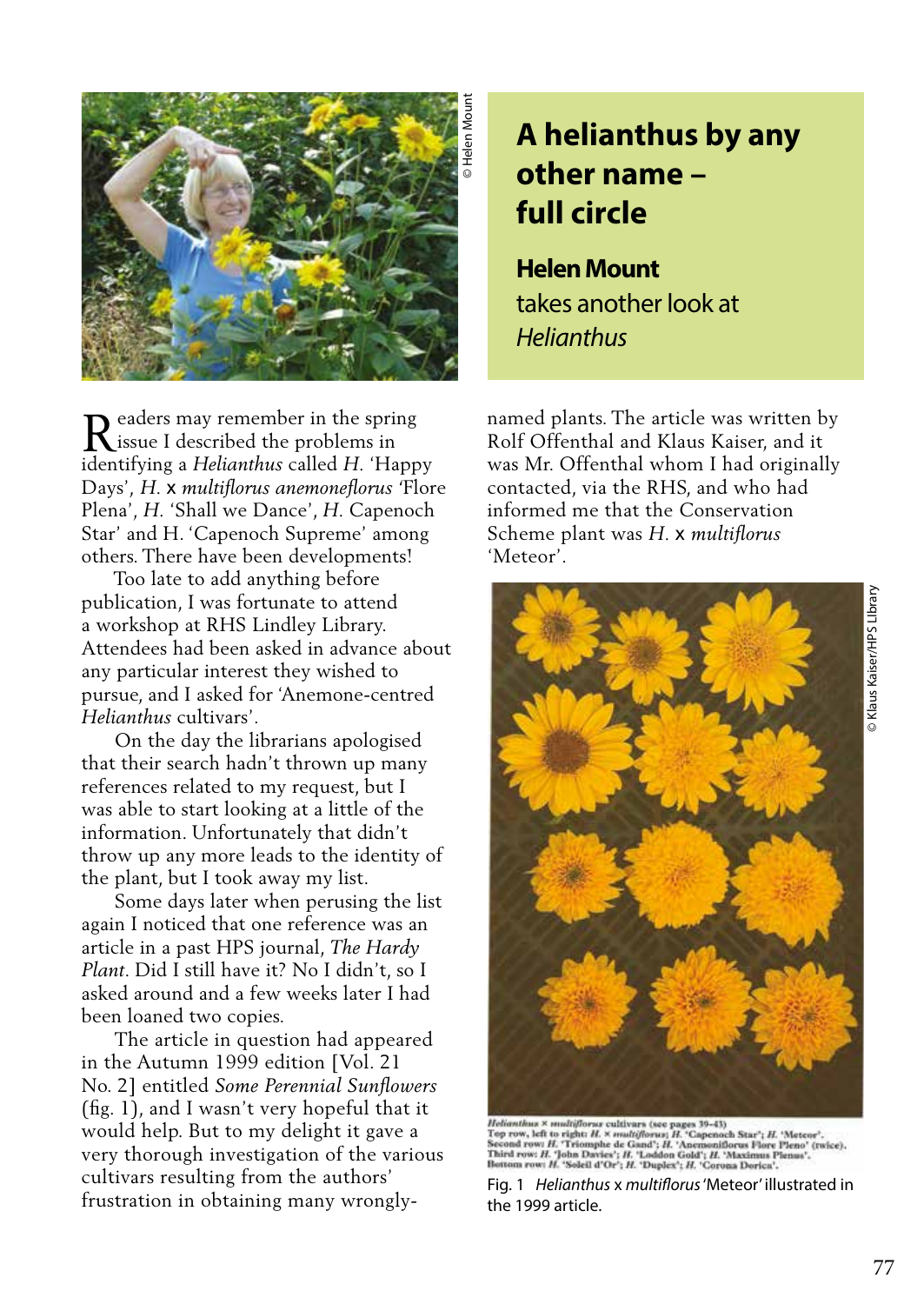© Helen Mount © Helen Mount



 In the article 'Meteor' is described thus: 'The well-known German nurseryman George Arends from Ronsdorf-Wuppertal discovered an anemone-flowered sport on 'Soleil d'Or' in about 1894–5 which he named 'Meteor'… This cultivar too, later received another name, 'Supreme', which is invalid. 'Meteor' is still among the best *Helianthus* cultivars.'

 It was fascinating reading and well illustrated, showing the differences between the many cultivars and confirming the identity of our Conservation Scheme plant. It was also interesting to read the comments about *H*. 'Capenoch Star', described as originating in England in about 1938, having single flowers but a tendency 'to revert to 'Meteor'-like type.' That may explain the possibility of two different clones circulating in the Scheme.

 But there is a final twist in the tale. I went into the garden yesterday  $(6<sup>th</sup>$  August, not  $1<sup>st</sup>$  April) to look at my clump of *Helianthus* as it had just started to flower, and you'll probably find this next piece of information as difficult to believe as I did.

 Of the dozen or so flowers open on the plant, I found no less than four distinctly



Fig. 2 *Helianthus* with mostly notched petals. Fig. 3 *Helianthus* flower without the notched petals. (A couple of petals top right have been nibbled; they are not notched.)

different forms! At the beginning of my quest for the true identity I was assured that the Conservation plant had flowers with notches at the end of the petals. Sure enough I found a few flowers with notches at the end of the petals – see Fig.2.

 Looking a little closer I found flowers without notches on the petals as in Fig. 3.

 Then I observed a completely different flower altogether which was a slightly smaller diameter than the other two, but with finely divided rays of petals surrounding the 'anemone centre' – see Fig. 4.

 I looked a little further round the plant and discovered an even greater difference in a flower that was completely double and nothing like the others apart from the colour – see Fig.5.

 I tried to delve into the clump in order to establish whether it was all part of the same plant or whether these flowering stems could have belonged to different plants, but the growth is so thick it's impossible to tell. The different flowers (I know they should be called inflorescences) could be sports, or they could be the result of seeds dropping into